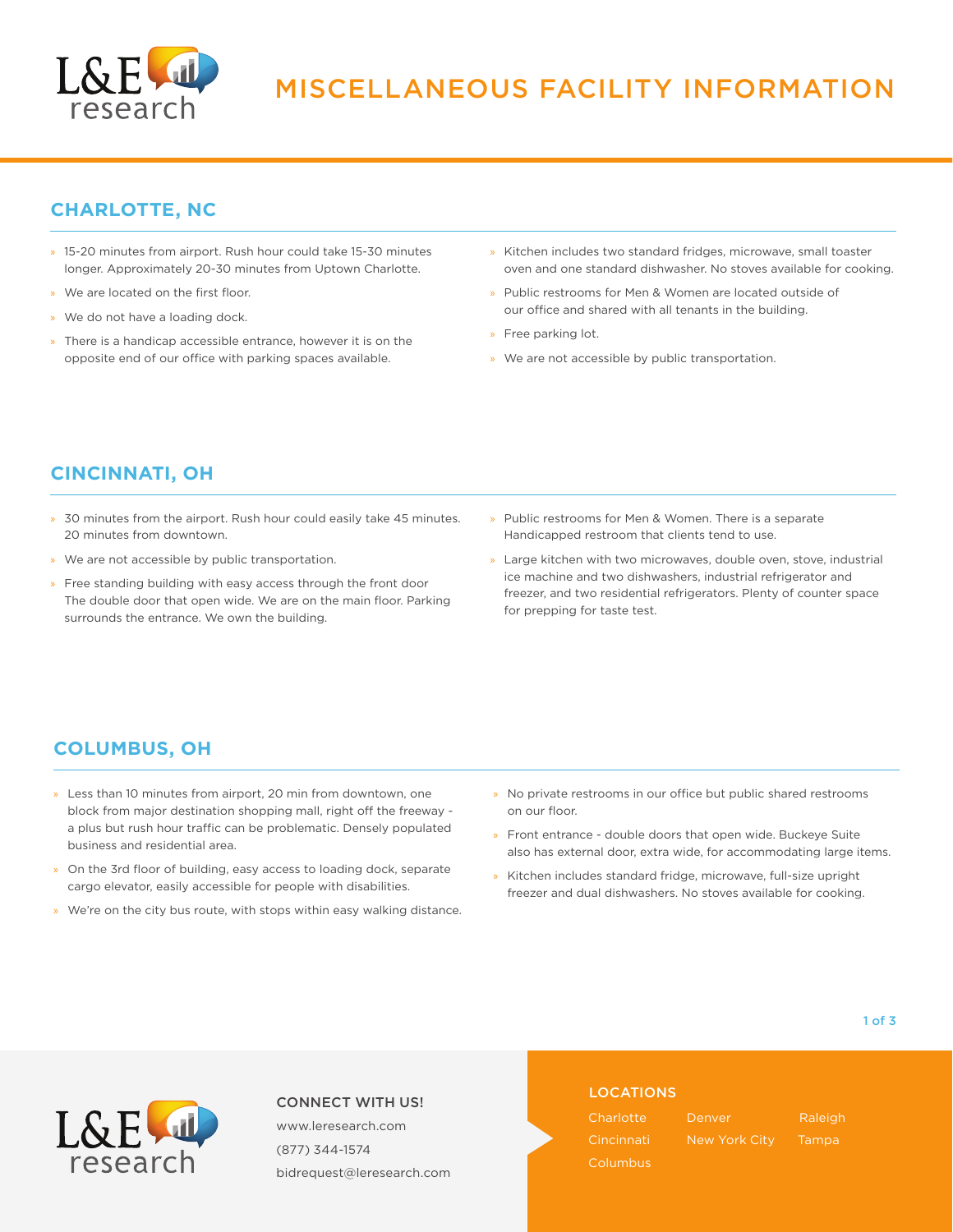

## **DENVER, CO**

- » 30 minutes (25 miles) from the Denver International Airport.
- » 1 block West of Union Station (the large downtown transportation hub) and 16th Street Mall shopping district.
- » Facility is at street level, and is comprised of the entire first floor of our building, as well as a full basement equal to the size of the first floor.
- » The direct facility entrance are double doors located up 4 steps. The general building entrance is a narrow door leading to a ramp, which leads to our secondary entrance next to the building's main elevator.
- The general building entrance can be used for handicap access, as well as deliveries, though only half pallets will fit through the door and up the ramp, or deliveries will need to be carried up 4 steps into the main facility entrance. There is no loading dock.
- We have bus stops within walking distance from our facility.
- » 4 rooms (3 with mirrors Vail, Breckenridge, Mile High, 1 CCTV Pike's Peak), 1 client lounge (Mile High room), 1 test kitchen, 1 staff kitchen, 1 taste test/sensory room (located in our basement).
- » There is a bar located in our taste test/sensory room. The bar has one extra wide kegerator with 2 taps, which can accomodate 2 standard kegs. One large built in counter height reach in refrigerator/freezer, and one double sided sink.
- Test kitchen includes: 2 commercial stove top ovens (one with 6 burners), 4 consumer ovens, 12 microwaves, 1 flat top grill, 2 commercial refrigerators, 2 commercial freezers, 4 metal prep tables, 2 commercial sinks.
- » All kitchen equipment is hooked up by electric, there is no gas running to the kitchen. There is 1 commercial overhead vent that works for most cooking. The kitchen is in the lower level, which has elevator access. The elevator is a standard office elevator.
- » There are 4 private restrooms, one men's and one women's located on each floor.
- » We have no free parking. Clients can park at the 1515 Wynkoop Garage (located half a block away) and we can provide them with parking validations which are billed to their project. Respondents can park in surface lots near out facility. The Firehouse Lot at 1322 Blake Street and the Bell Lot #1 at 1394 Market tend to be the closest (roughly 2-3 blocks away) and least expensive.

## **NEW YORK CITY, NC**

- » Located 2 minutes away from famous Times Square, our facility is conveniently located between 5th avenue and Avenue of the Americas (6th). Walking distance from major Subway lines, Bus stops, and a few blocks from Grand Central Station.
- We are on the 5th floor of the Club Row Building with accessibility on the 44th street side. We also have Security in the lobby and an entrance on the 43rd street side which leads to many restaurants and is a short walk to Bryant Park and the New York Public library.
- » Our office has 5 conference rooms, each including comfortable client lounges and ample viewing rooms, which can accommodate from 8 to 25 clients comfortably. We also have a kitchen with 2 refrigerators and 2 Conventional microwaves; microwaves are also included inside the lounges in rooms Landmark, Broadway and Grand Central.
- » The Landmark room is our largest, great for Mock Juries and capable of seating 48 participants and hosting 25 clients comfortably. Broadway, Grand Central, and Central Park can accommodate Individual interviews and Focus groups and seats anywhere from 10 to 15 clients comfortably. Our smallest room is Wall Street, accommodating 8 clients, and 1 to 12 participants
- » Men and Women's public restrooms are located on the same floor outside our office and have code entry
- » There is no free parking, but we do have The Hippodrome parking garage located on the same block which offers Early Bird specials for full business hours for a very reasonable fee

#### 2 of 3



#### CONNECT WITH US!

www.leresearch.com (877) 344-1574 bidrequest@leresearch.com

#### LOCATIONS

**Charlotte** Columbus Denver New York City **Raleigh Tampa**